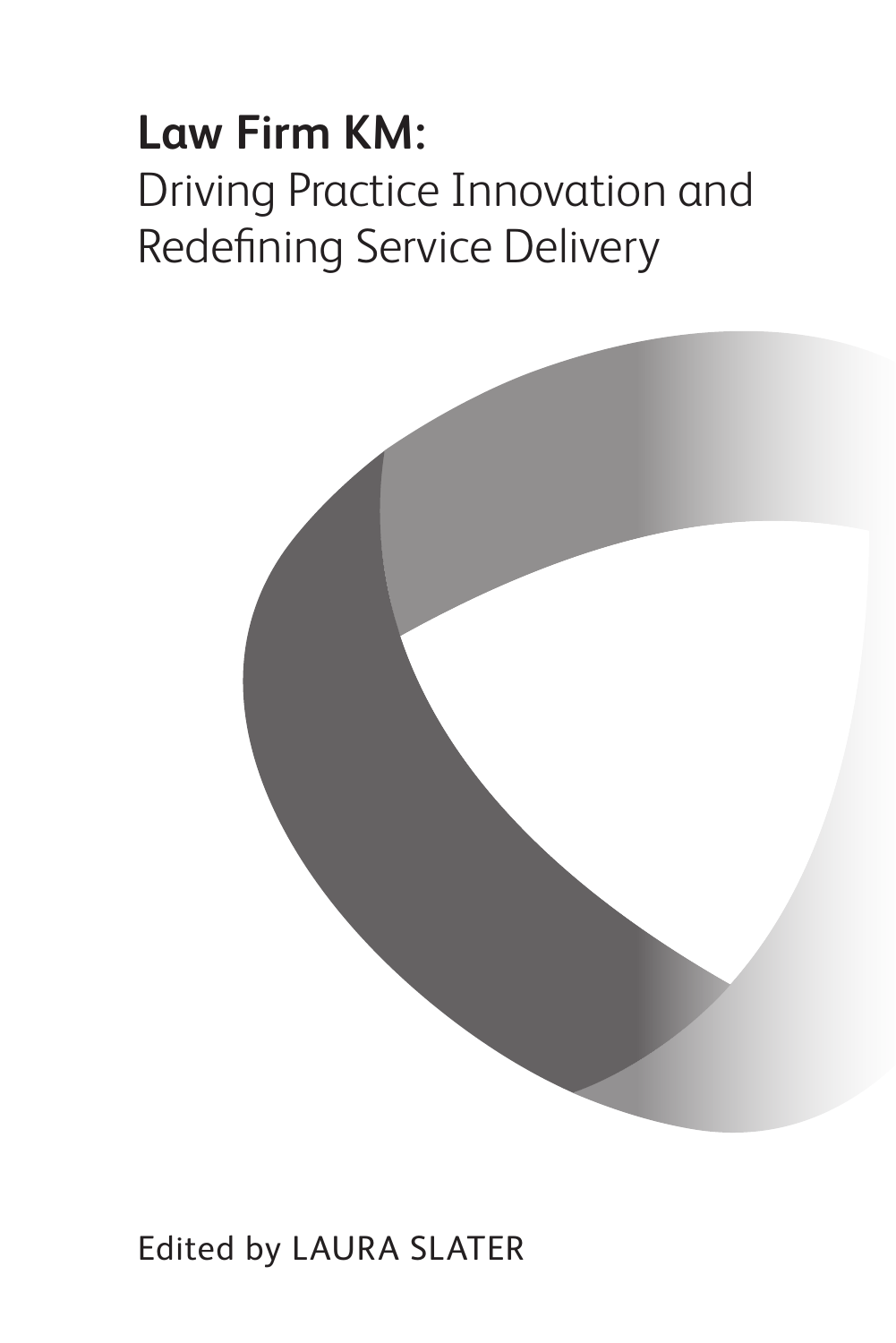#### **Head of legal publishing** Fiona Fleming

**Publisher** Helen Donegan

**Managing editor** Emma Reitano

**Editor** Laura Slater

Published by ARK Group:

UK, Europe and Asia office 6–14 Underwood Street London, N1 7JQ United Kingdom Tel: +44(0) 207 566 5792 publishing@ark-group.com

North America office 4408 N. Rockwood Drive, Suite 150 Peoria IL 61614 United States Tel: +1 (309) 495 2853 publishingna@ark-group.com

www.ark-group.com

Layout by Paul Barrett Book Production, Cambridge

Printed by Canon (UK) Ltd, Cockshot Hill, Reigate, RH2 8BF, United Kingdom

ISBN: 978-1-78358-229-7

A catalogue record for this book is available from the British Library

© 2016 ARK Group

All rights reserved. No part of this publication may be reproduced or transmitted in any form or by any means, except in accordance with the provisions of the Copyright, Designs and Patents Act 1988 or under terms of a licence issued by the Copyright Licencing Agency in respect of photocopying and/or reprographic reproduction. Application for permission for other use of copyright material, including permission to reproduce extracts in other published works, should be made in writing to the publishers. Full acknowledgement of author, publisher, and source must be given.

#### DISCLAIMER

This publication is intended as a general guide only. The information and opinions it contains are not intended to provide legal advice. The publishers bear no responsibility for any errors or omissions contained herein.

ARK Group is a division of Wilmington plc. The company is registered in England & Wales with company number 2931372 GB. Registered office: 6–14 Underwood Street, London N1 7JQ. VAT Number: GB 899 3725 51.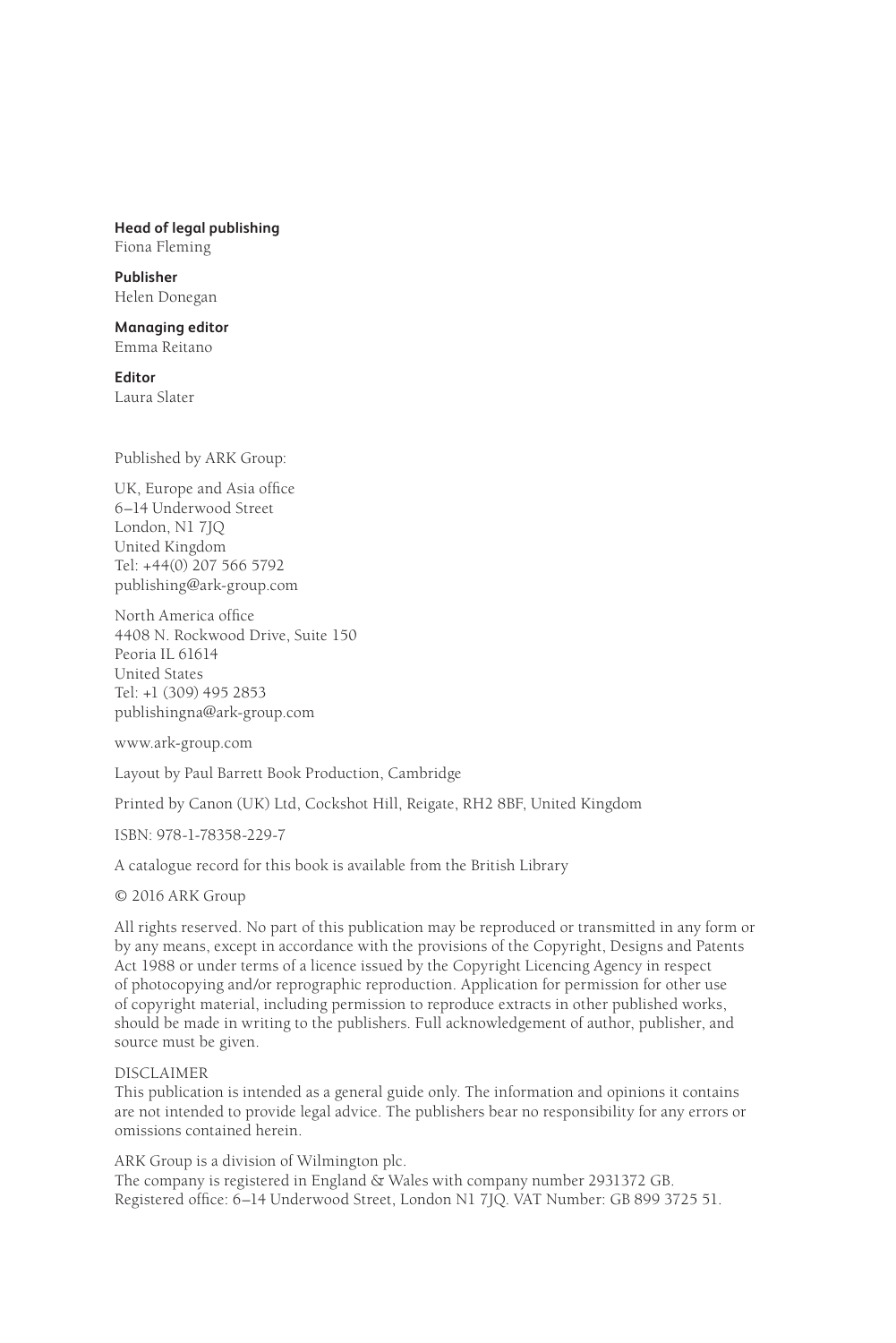## **Contents**

| Part One: Insights and practice                                                                                                                                                                                                                                                                                    |  |
|--------------------------------------------------------------------------------------------------------------------------------------------------------------------------------------------------------------------------------------------------------------------------------------------------------------------|--|
| Chapter 1: Taking knowledge management to a strategic level3<br>By Keith Lipman, progenitor of Matter Centricity and co-founder of<br>Prosperoware, and Toby Brown, chief practice officer at Akin Gump<br>What you need to know about basic firm economics  4<br>What you need to know about system components  8 |  |
| Chapter 2: Utilizing KM to inform the pricing of legal services 17<br>By Matt Laws, senior director, practice management at Crowell & Moring LLP                                                                                                                                                                   |  |
| Chapter 3: Measuring the success of law firm knowledge management 21<br>By Mark Gould, founder of Mark Gould Consulting                                                                                                                                                                                            |  |
|                                                                                                                                                                                                                                                                                                                    |  |
| Chapter 4: How KM can give clients more value  29<br>By Harriet Creamer, director at Outer Circle                                                                                                                                                                                                                  |  |
|                                                                                                                                                                                                                                                                                                                    |  |
| Engaging KM professionals with your business strategy                                                                                                                                                                                                                                                              |  |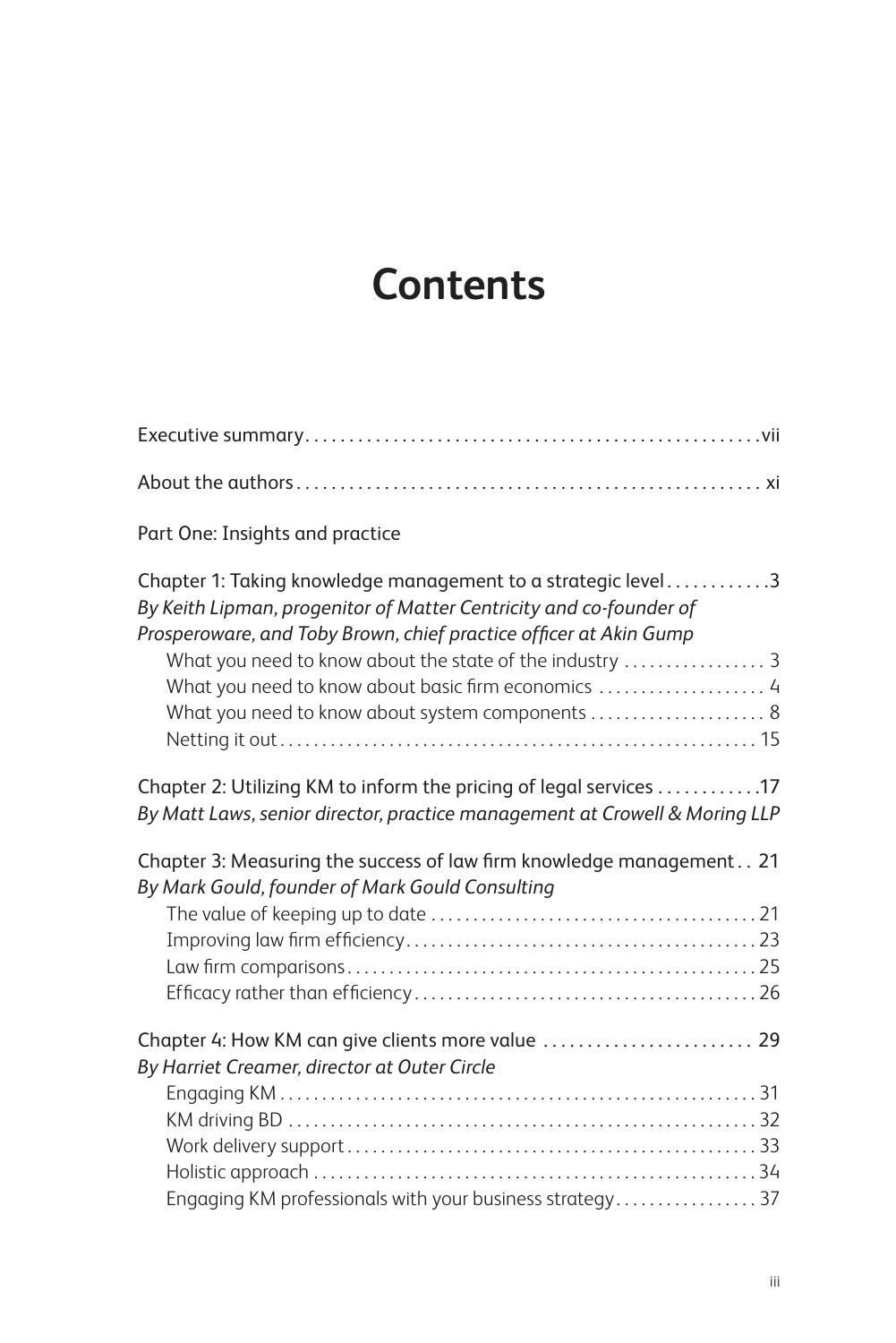| Chapter 5: Legal document drafting - Tools and practices that enhance a<br>By Patrick Dundas, associate, Schulte Roth & Zabel LLP                           |
|-------------------------------------------------------------------------------------------------------------------------------------------------------------|
|                                                                                                                                                             |
|                                                                                                                                                             |
|                                                                                                                                                             |
|                                                                                                                                                             |
|                                                                                                                                                             |
| Chapter 6: Data-driven knowledge management - Matter lifecycle                                                                                              |
|                                                                                                                                                             |
| By Chad Ergun, director, global practice services and business intelligence at                                                                              |
| Gibson, Dunn & Crutcher LLP                                                                                                                                 |
|                                                                                                                                                             |
|                                                                                                                                                             |
|                                                                                                                                                             |
|                                                                                                                                                             |
|                                                                                                                                                             |
|                                                                                                                                                             |
|                                                                                                                                                             |
|                                                                                                                                                             |
| Chapter 7: Blockchain technology can inform the legal profession 73<br>By Michael Dov Nogroski, director of practice innovations, Chapman and<br>Cutler LLP |
|                                                                                                                                                             |
|                                                                                                                                                             |
|                                                                                                                                                             |
|                                                                                                                                                             |
|                                                                                                                                                             |